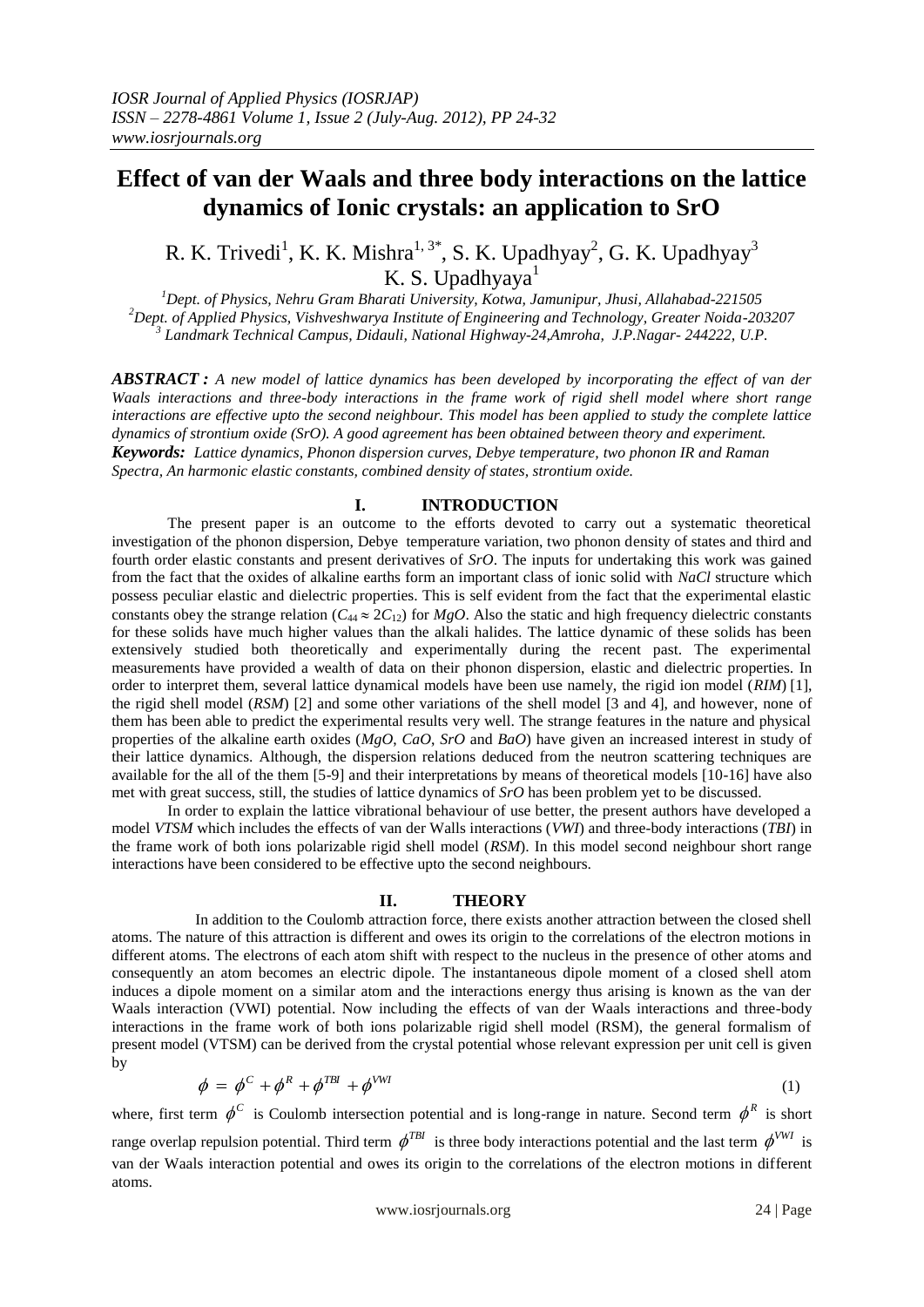Using the crystal expression (1) and introducing the effect of *VWI* and *TBI*, the secular determinant:  $|\underline{D}(\overline{q}) - W^2 \underline{m} \underline{I}| = 0$  (2)

For the frequency determination here  $D(q)$  is the (6×6) dynamical matrix given by

$$
\underline{D}(\overline{q}) = (\underline{R} + \underline{Z}_m \underline{C}' \underline{Z}_m) - (\underline{T} + \underline{Z}_m \underline{C}' \underline{Y}_m)
$$
  
\$\times (\underline{S} + \underline{K} + \underline{Y}\_m \underline{C}' \underline{Y}\_m)^{-1} \times (\underline{T}^T + \underline{Y}\_m \underline{C}' \underline{Z}\_m)\$ (3)

The number of adjustable parameters have been largely reduced by considering all the short-range interactions to act only through the shells. This assumptions leads to  $\underline{R} = \underline{T} = \underline{S} \cdot \underline{C}'$  is the modified long-range interaction matrix given by

$$
\underline{C'} = \underline{C} + (\underline{Z}_m^{-2} 2r_0 f_0') \underline{r}
$$
\n<sup>(4)</sup>

and the expressions derived for elastic constants from eqn. (4) corresponding to present model are obtained as

$$
\frac{4r_0^4}{e^2}C_{11} = \left[-5.112\xi^2 + A_{12} + \frac{1}{2}(A_{11} + A_{22}) + \frac{1}{2}(B_{11} + B_{22}) + 9.3204\xi'^2\right]
$$
(5)

$$
\frac{4r_0^4}{e^2}C_{12} = \left[0.226\xi^2 - B_{12} + \frac{1}{4}(A_{11} + A_{22}) - \frac{5}{4}(B_{11} + B_{22}) + 9.3204\xi'^2\right]
$$
(6)

$$
\frac{4r_0^4}{e^2}C_{44} = \left[2.556\xi^2 + B_{12} + \frac{1}{4}(A_{11} + A_{22}) + \frac{3}{4}(B_{11} + B_{22})\right]
$$
(7)

In view of the equilibrium condition  $\left[\frac{d\phi}{dr}\right]_0 = 0$ ]

 $Z_m = Z \xi$ 

or 
$$
B_{11} + B_{22} + B_{12} = -1.165 \xi^2
$$
 (8)

$$
\xi = \pm \sqrt{\left\{1 + \frac{12f(r)}{z}\right\}_0}, \qquad \xi = \pm \sqrt{\left\{\frac{r}{z} \cdot \frac{df}{dr}\right\}_0}
$$
(9)

and

where

The term  $f(r)$  is a function dependent on the overlap integrals of the electron wave functions and the subscript zero on the brackets indicates the equilibrium values of the quantities inside. The expression (7) can now be written in the form

$$
\frac{4r_0^4}{e^2}C_{44} = \left[1.391\xi^2 + \frac{A_2 - B_2}{4}\right]
$$
\n(10)

As  $C_{44}$  is a very small quantity in the present case, the calculated value of  $[(4r_0^4/e^2)C_{44} - 1.391\xi^2]$ 44  $r_0^4$  /  $e^2$ ) $C_{44}$  – 1.391 $\xi^2$ ] is found to be a negative quantity so that  $(A_2-B_2)$  is negative. This suggests that these terms belong to an attractive interaction and possibly arise due to van der Waals energy. The van der Waals energy converges fast but the overlap repulsion converges much faster. Therefore the overlap repulsion is effective only upto the first neighbour and the van der Waals attraction upto the second neighbour.

If we consider the second neighbour dipole-dipole van der Waals interaction energy, then it is expressed as

$$
\phi_{dd}^{VWI}(r) = -S_V \left| \frac{C_{++} + C_{--}}{6r^6} \right| = \phi^V(r) \tag{11}
$$

where  $S_{v}$  is a lattice sum and the constants  $C_{++}$  and  $C_{-+}$  are the van der Waals coefficients corresponding to the positive-positive and negative-negative ion pairs, respectively.

By solving the secular equation (2) along  $(q,0,0)$  direction and subjecting the short and long-range coupling coefficients to the long wavelength limit  $\vec{q} \rightarrow 0$ , two distinct optical vibration frequencies are obtained as

$$
(\mu W_L^2)_{q=0} = R_0' + \frac{(Z'e)^2}{\psi_L'} \cdot \frac{8\pi}{3} (\xi^2 + 6\xi'^2)
$$
 (12)

www.iosrjournals.org 25 | Page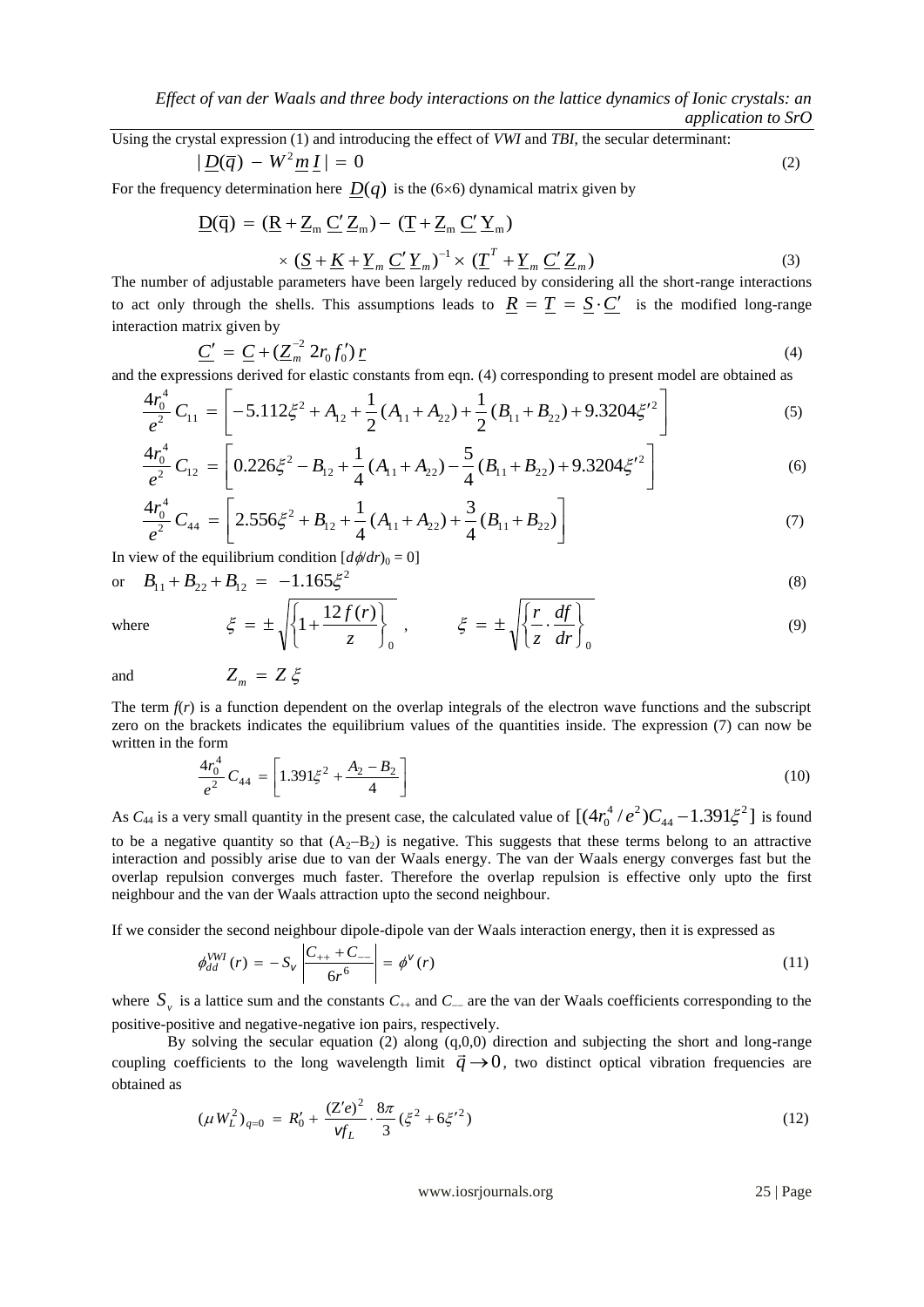*Effect of van der Waals and three body interactions on the lattice dynamics of Ionic crystals: an application to SrO*

$$
(\mu W_T^2)_{q=0} = R_0' - \frac{(Z'e)^2}{\sqrt{r}} \cdot \frac{4\pi}{3} \xi^2
$$
 (13)

where the abbreviations stand for

$$
R'_0 = R_0 - e^2 \left( \frac{d_1^2}{\alpha_1} + \frac{d_2^2}{\alpha_2} \right) Z' = Z_m + d_1 - d_2 \tag{14}
$$

$$
f_{\mathbf{L}} = 1 + \frac{(\alpha_1 + \alpha_2)}{V} \cdot \frac{8\pi}{3} \left( Z_m^2 + 6\xi'^2 \right) \tag{15}
$$

$$
f_T = 1 - \left(\frac{\alpha_1 + \alpha_2}{\nu}\right) \cdot \frac{4\pi}{3} \xi^2
$$
  
\n
$$
\alpha = \alpha_1 + \alpha_2
$$
\n(16)

and

and  $v (= 2r_0^3)$  is the volume of unit cell in rock salt structure.

Also  $\alpha_1$ ,  $\alpha_2$  are the electronic polarizabilities and  $d_1$ ,  $d_2$  are the distortion polarizabilities of positive and negative ions, respectively.

### **III. RESULT, DISCUSSION AND CONCLUSION**

The Fourteen parameters of our model *VTSM* have been calculated using above expressions (5-16) and presented along with input data in Table 1. These model parameters have been used to compute the phonon dispersion curves of SrO. The calculated phonon dispersion curves of *SrO* have been displayed with experimental data [4] in Figure 1. The agreement between our computed phonon spectra and experimental data is excellent in Table 2. Our model *VTSM* has successfully explained the phonon anomalies even along  $(q,0,0)$ and (q,q,q) directions. From figure 1 and Table 2 it is clear that *VTSM*, improves result of TSM by 8.3% along *LO*(*x*), 5.7% along *TO*(*x*), 4.53% along *LA*(*x*), 1.3% along *TA*(*x*), 4.36% along *LO*(*L*), 3.98%, along *TO*(*L*), 13.56% along *LA*(*L*) and 0.33% along *TA*(*L*) the deviation between theory and experimental due to *TSM* is maximum 13.98% along *LA*(*L*) while due *VTSM* the deviation is maximum 1.04% along *TA*(*x*). However, the predictions of PDC for *SrO* by using *VTSM* may be considered more satisfactory than those from other models [1-4].

The adequacies of *VTSM* have been further tested by studying specific heat variations and two phonon IR/Raman spectra. For this purpose we have computed the specific heats from the phonon spectra and plotted Debye temperature  $\mathcal{O}_D$  the temperature *T*. It has been presented along with measured data in Figure 2. Our results are in good agreement with measured data [20] and are generally better than by using BSM [4]. The small deviation at higher temperature might be mainly due to the anharmonicity involved in the lattice vibrations. As two phonon IR/Raman spectra are sensitive at higher frequency side for this we have employed the critical point analysis [10] to study these properties. A comparison of CDS peaks along with the observed Raman peaks Table 3 and observed IR peaks Table 4 and their assignments from present study has been shown in Figure 3. The basic aim of the study of two phonon IR/Raman scattering spectra is to correlate the neutron and optical experimental data for *SrO*. We have also investigated the anharmonic properties of SrO by using *VTSM* Table (5-6). This includes the predictions of third and fourth order elastic constants and the pressure derivatives of *SOE* and *TOE* constants. The expressions for these elastic constants and pressure derivatives of second order elastic constants derived by us correspond to three-body lattice energy are similar to those derived by Puri, Verma and Garg [23] for *NaCl* structure in the framework of *TSM*. The third order and fourth order elastic constants. Since no experimental values on these properties have been reported so far, we are unable to comment on them but our results will help the experimental workers to analyze their data in future. This study gets strong support from recent publications of our research group [24-43]. To conclude we can say that the present model *SOE* VTSM has successfully explained the phonon properties which include phonon dispersion curves variations of  $\mathcal{O}_D$  with temperature *T* and combined density of states. Our extensive study on anharmonic properties is to provide physical insight into the nature of binding forces between the constituents of *SrO*. The induction of van der Waals interactions essential in the study of lattice dynamics of ionic crystals.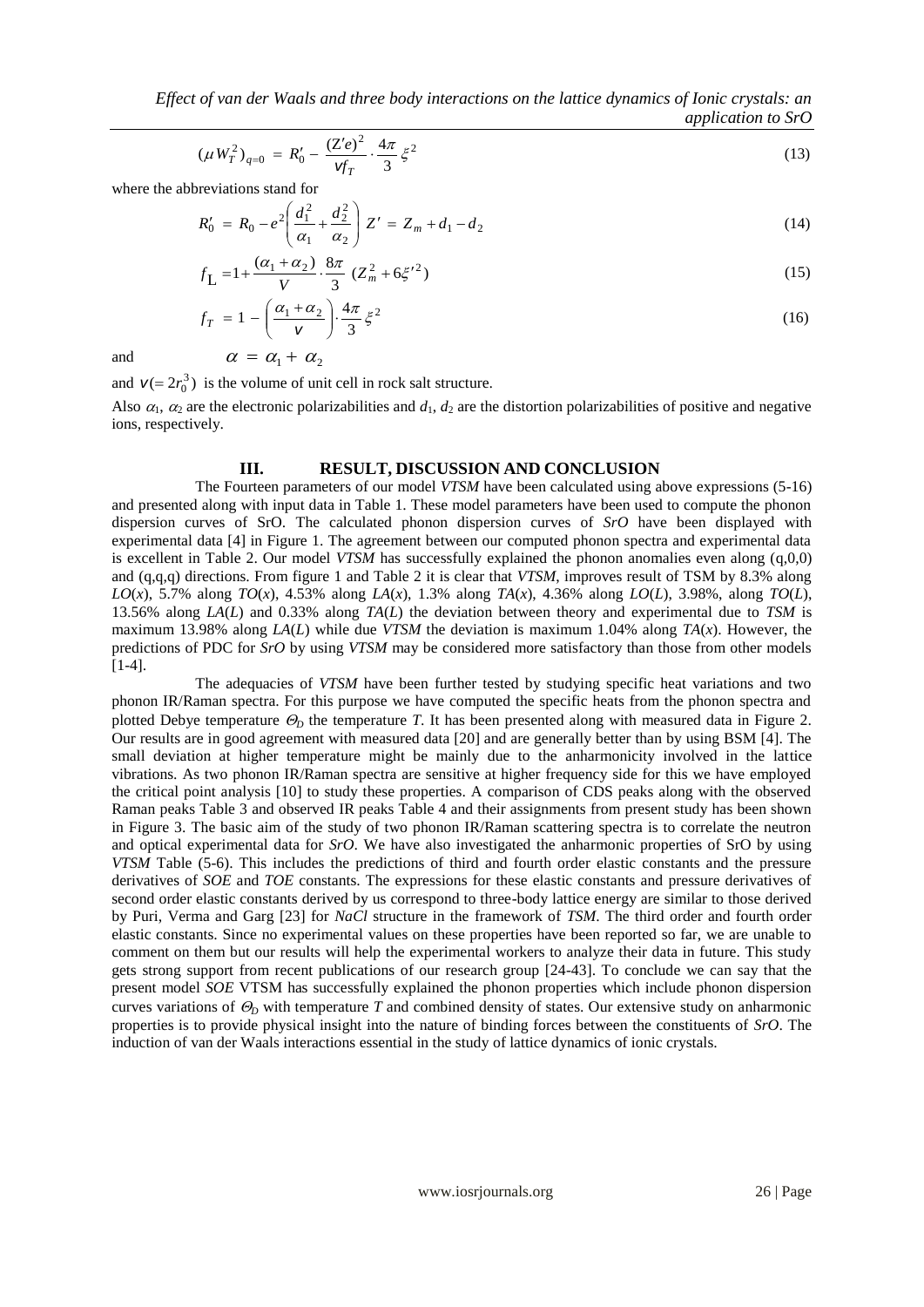# **IV. FIGURE AND TABLES**

| Table 1: Input data and model parameters for SrO [ $C_{ii}$ and B (in $10^{12}$ dyne / cm <sup>2</sup> ), v (in THz),                               |  |
|-----------------------------------------------------------------------------------------------------------------------------------------------------|--|
| $r_a$ (in 10 <sup>-8</sup> cm), $\alpha_i$ (in 10 <sup>-24</sup> cm <sup>3</sup> ), b(in 10 <sup>-12</sup> erg), $\rho$ (in 10 <sup>-8</sup> cm), ] |  |

| <b>Input Data</b> |               |        | <b>Model Parameters</b> |               |  |
|-------------------|---------------|--------|-------------------------|---------------|--|
| <b>Properties</b> | <b>Values</b> | Ref.   | <b>Parameters</b>       | <b>Values</b> |  |
| $C_{11}$          | 17.33         | $[15]$ | $\boldsymbol{b}$        | 0.792         |  |
| $C_{12}$          | 4.53          | $[15]$ | $\rho$                  | 0.68          |  |
| $C_{44}$          | 5.60          | $[15]$ | $f(r_0)$                | $-0.348$      |  |
| $\bf{B}$          | 6.87          | $[15]$ | $r_0 f'(r_0)$           | $-0.060942$   |  |
| $r_{0}$           | 2.580         | $[16]$ | $A_{12}$                | 20.6045       |  |
| $v_{LO}(\Gamma)$  | 14.40         | $[4]$  | $B_{12}$                | 12.38929      |  |
| $v_{TO}(\Gamma)$  | 14.40         | $[4]$  | $A_{11}$                | $-1.82429$    |  |
| $v_{LO}(L)$       | 13.8          | $[4]$  | $B_{11}$                | $-4.42713$    |  |
| $v_{TO}(L)$       | 8.28          | $[4]$  | $A_{22}$                | 5.14596       |  |
| $v_{LA}(L)$       | 7.08          | $[4]$  | $B_{22}$                | $-8.87364$    |  |
| $v_{TA}(L)$       | 3.04          | $[4]$  | $d_1$                   | 0.4062674     |  |
| $\alpha_1$        | 1.60          | $[17]$ | $d_2$                   | 0.1868492     |  |
| $\alpha_2$        | 2.095         | $[17]$ | $Y_1$                   | $-4.87299$    |  |
| $\epsilon_0$      | 8.79          | $[17]$ | $Y_2$                   | $-5.5796537$  |  |

**Table 2. Comparison of frequencies from various sources (X and L points) for** *SrO*

| <b>SrO</b>               |              | Expt. $[4]$ | <b>TSM</b> [13] |                | <b>VTSM</b> (Present study) |              |                | $\frac{6}{6}$ |                        |
|--------------------------|--------------|-------------|-----------------|----------------|-----------------------------|--------------|----------------|---------------|------------------------|
|                          |              |             | <b>Value</b>    | Ŧ<br>deviation | $%$ (a)                     | <b>Value</b> | 士<br>deviation | $%$ (b)       | improvement<br>$(a-b)$ |
| X(100)                   | LO<br>(THz)  | 9.84        | 9.01            | 0.83           | 8.4                         | 9.85         | 0.01           | 0.10          | 8.3                    |
|                          | TO<br>(THz)  | 7.41        | 6.99            | 0.42           | 5.6                         | 7.45         | 0.04           | 0.53          | 5.07                   |
|                          | LA.<br>(THz) | 5.88        | 5.59            | 0.29           | 4.93                        | 5.85         | 0.03           | 0.51          | 4.53                   |
|                          | TA<br>(THz)  | 3.84        | 3.75            | 0.09           | 2.34                        | 3.80         | 0.04           | 1.04          | 1.30                   |
| $\mathbf{L}$<br>(.5.5.5) | LO<br>(THz)  | 12.84       | 13.46           | 0.62           | 4.82                        | 12.90        | 0.06           | 0.46          | 4.36                   |
|                          | TO<br>(THz)  | 8.28        | 8.64            | 0.36           | 4.34                        | 8.25         | 0.03           | 0.36          | 3.98                   |
|                          | LA<br>(THz)  | 7.08        | 6.89            | 0.99           | 13.98                       | 7.05         | 0.03           | 0.42          | 13.56                  |
|                          | TA<br>(THz)  | 3.04        | 3.06            | 0.02           | 0.65                        | 3.05         | 0.01           | 0.32          | 0.33                   |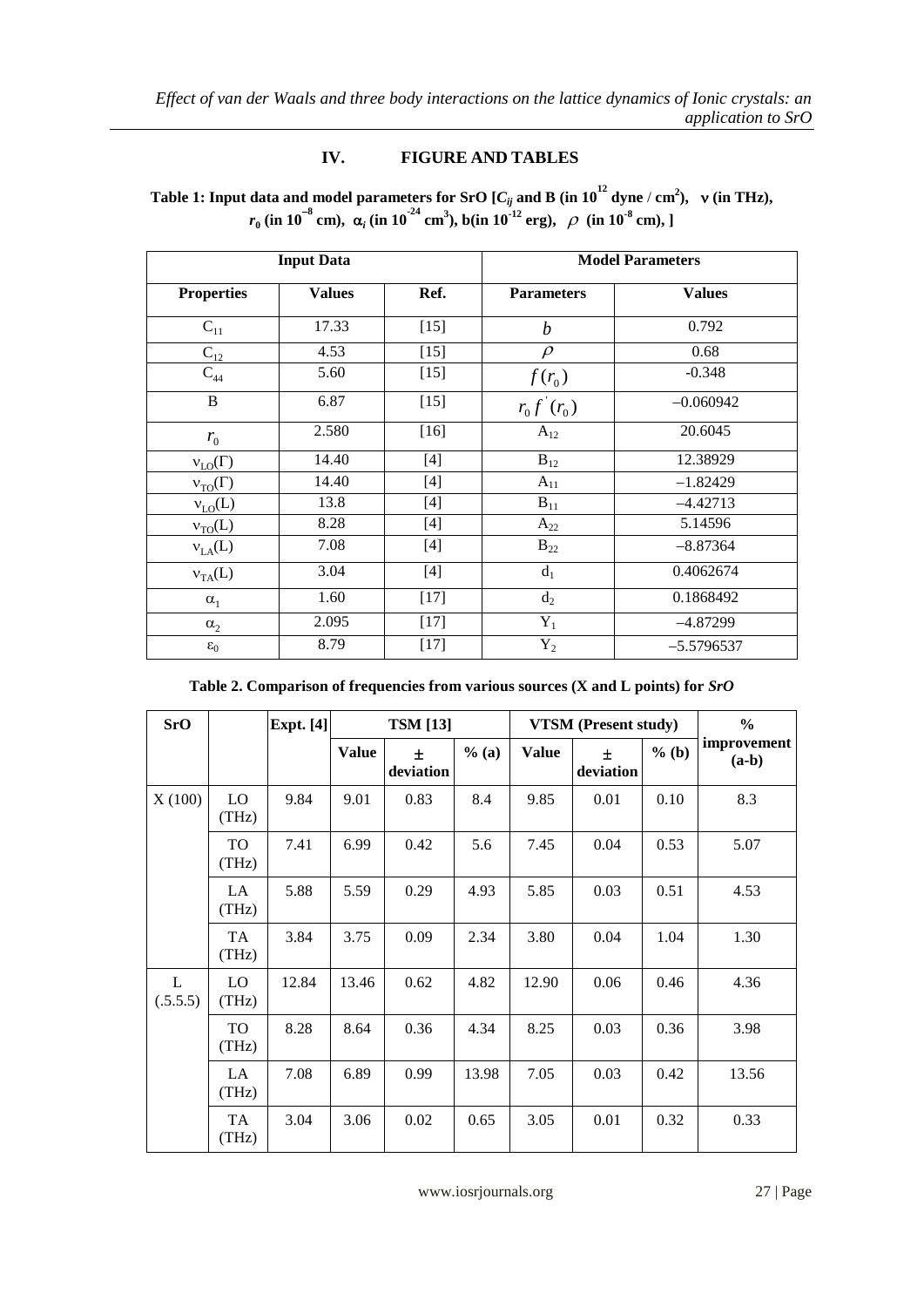| <b>Observed Raman</b><br>Peaks $(cm^{-1})$ [21] | $\sigma$<br><b>Present Study</b> |                   |                |  |
|-------------------------------------------------|----------------------------------|-------------------|----------------|--|
|                                                 | $CDS$ Peaks $(cm-1)$             | <b>Assignment</b> | Value $(cm-1)$ |  |
|                                                 | 106                              |                   |                |  |
|                                                 | 141                              |                   |                |  |
|                                                 | 193                              | $2TA(\Delta)$     | 204            |  |
| 350                                             | 342                              | $LA + TA(L)$      | 337            |  |
|                                                 | 368                              | $TO + TA(x)$      | 375            |  |
|                                                 | 412                              | 2LA(x)            | 390            |  |
| 450                                             | 465                              | $TO + LA(\Delta)$ | 413            |  |
|                                                 |                                  | $TO + LA(x)$      | 443            |  |
|                                                 |                                  | $LO + TA(x)$      | 455            |  |
|                                                 |                                  | 2TO(x)            | 496            |  |
|                                                 |                                  | $LO + LA(x)$      | 523            |  |
|                                                 | 543                              | 2TO(L)            | 550            |  |
|                                                 |                                  | $LO + TO(x)$      | 576            |  |
| 600                                             | 603                              | $LO + TO(x)$      | 596            |  |
|                                                 |                                  | 2LO(x)            | 656            |  |
|                                                 | 693                              | $LO + TO(L)$      | 705            |  |
| 750                                             | 760                              |                   |                |  |
| 960                                             |                                  |                   |                |  |

## **Table 3. Comparison of CDS peaks with the observed peaks of second order Raman scattering spectra for** *SrO*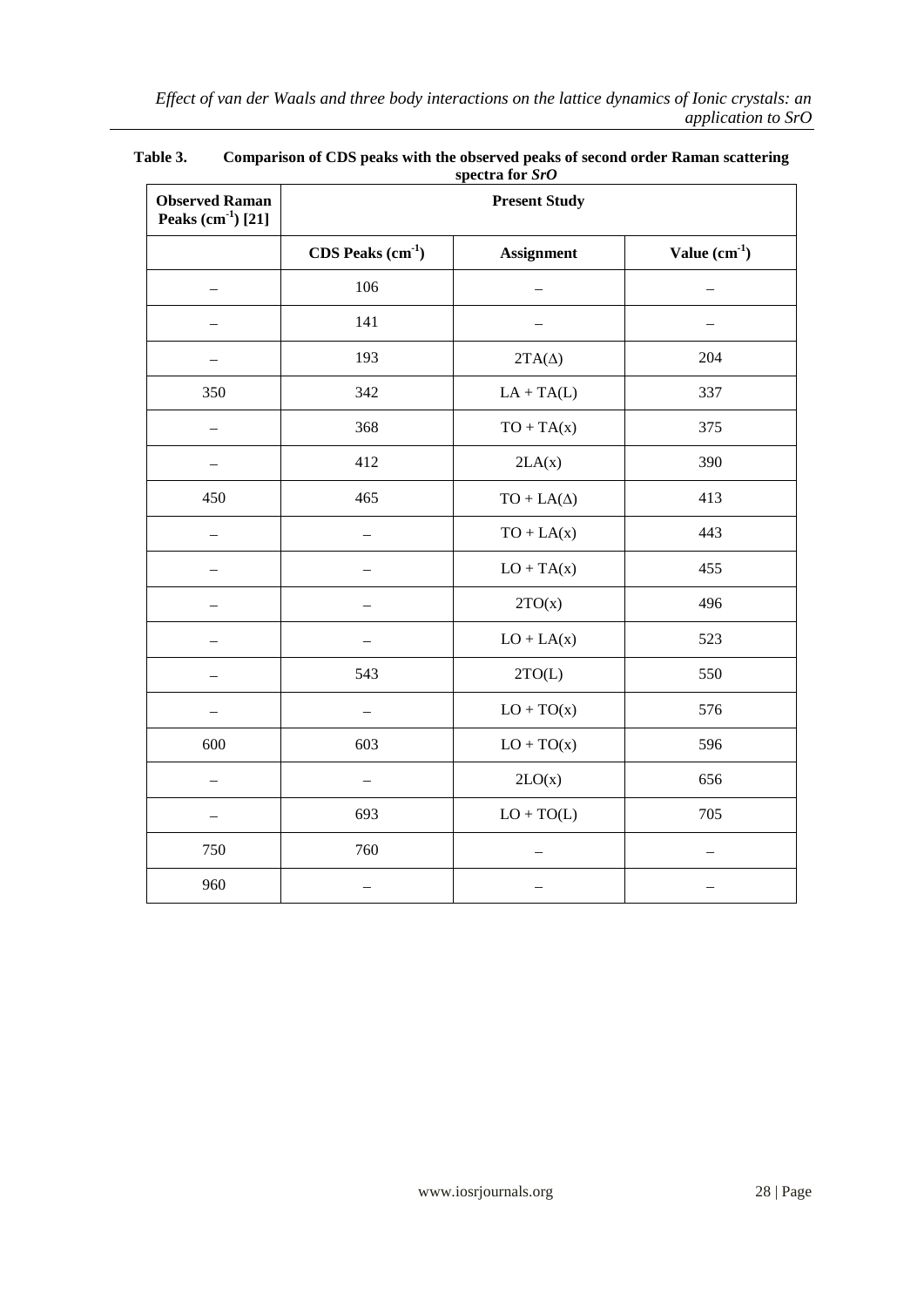| <b>Observed IR Peaks</b> | <b>Present Study</b>                      |                   |                |  |  |
|--------------------------|-------------------------------------------|-------------------|----------------|--|--|
| $(cm-1) [22]$            | $CDS$ Peaks $(cm-1)$<br><b>Assignment</b> |                   | Value $(cm-1)$ |  |  |
|                          | 106                                       |                   |                |  |  |
|                          | 141                                       |                   |                |  |  |
|                          | 193                                       | $2TA(\Delta)$     | 204            |  |  |
|                          | 255                                       |                   |                |  |  |
|                          | 342                                       | $TO + TA(\Delta)$ | 377            |  |  |
| 387                      | 368                                       | $TO + TA(L)$      | 377            |  |  |
|                          | 412                                       | $TO + LA(\Delta)$ | 413            |  |  |
| 470                      | 465                                       | $2TO(\Delta)$     | 470            |  |  |
| 503                      |                                           | $LO + LA(L)$      | 507            |  |  |
| 510                      |                                           | $LO+TA(\Delta)$   | 510            |  |  |
| 537                      | 543                                       | $LO + TA(L)$      | 532            |  |  |
|                          | 603                                       |                   |                |  |  |
|                          | 693                                       | $LO + LA(L)$      | 665            |  |  |
| 813                      | 790                                       |                   |                |  |  |

**Table 4. Comparison of CDS peaks with the observed peaks of second order IR spectra for** *SrO*

**Table 5. Third and fourth order elastic constants (in units 10<sup>12</sup> dyn/cm<sup>2</sup> ) for SrO**

| <b>Property</b> | <b>Values</b> | <b>Property</b> | <b>Values</b> |
|-----------------|---------------|-----------------|---------------|
| $C_{111}$       | 89.4456       | $C_{1122}$      | $-4.10844$    |
| $C_{112}$       | 0.4592        | $C_{1266}$      | 0.43587       |
| $C_{166}$       | $-0.3157$     | $C_{4444}$      | 1.57041       |
| $C_{123}$       | 0.0650        | $C_{1123}$      | 0.39543       |
| $C_{144}$       | 0.0722        | $C_{1144}$      | 0.32455       |
| $C_{456}$       | 0.0848        | $C_{1244}$      | $-2.60823$    |
| $C_{1111}$      | 132.5991      | $C_{1456}$      | 0.20843       |
| $C_{1112}$      | 2.5507        | $C_{4456}$      | 0.76095       |
| $C_{1166}$      | 1.0226        |                 |               |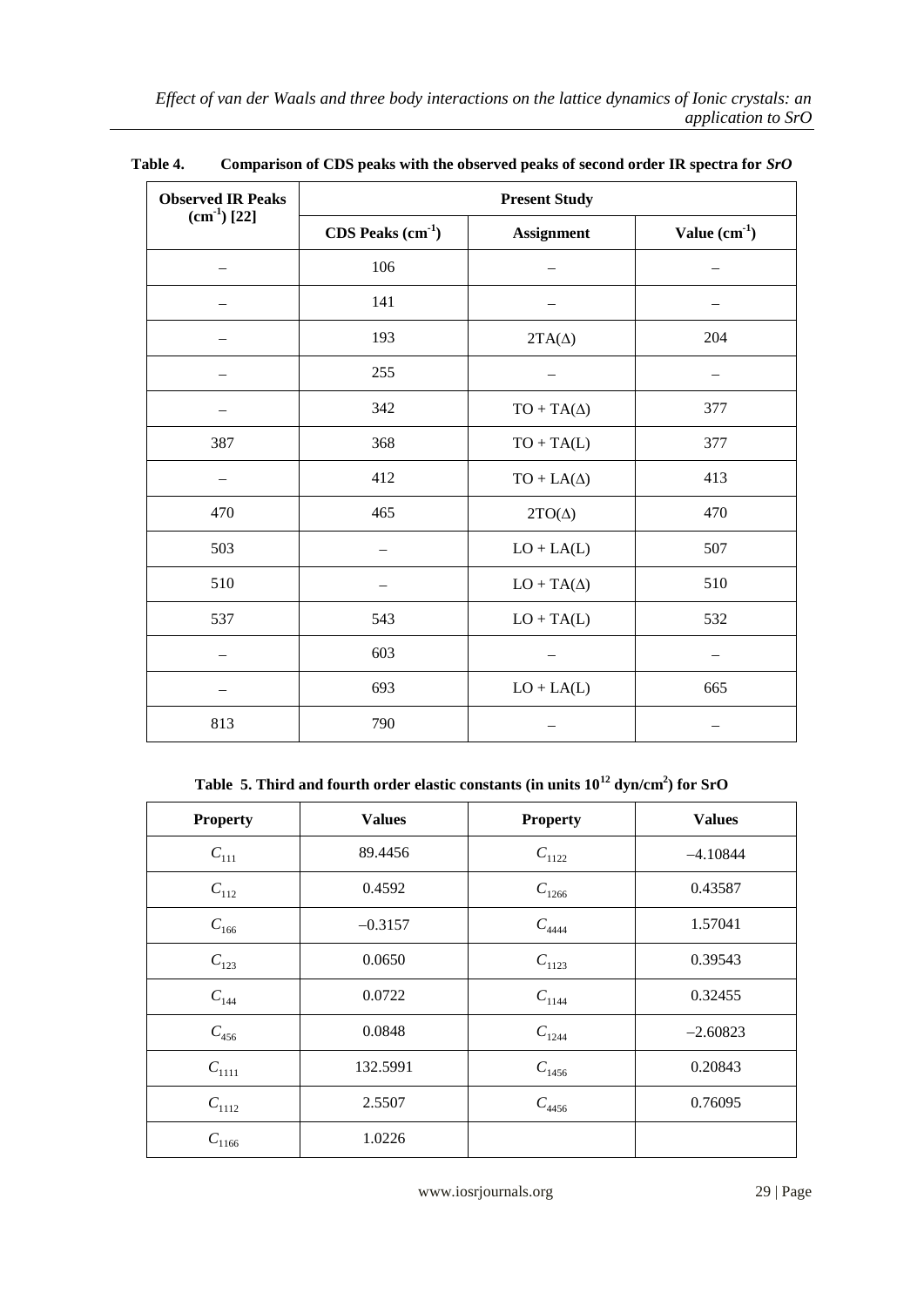| <b>Property</b> | <b>Values</b> |
|-----------------|---------------|
| dk'/dP          | 8.50395       |
| ds'/dP          | 5.73742       |
| $dc'_{44}/dP$   | 8.33855       |
| $dc'_{111}/dP$  | 33.68018      |
| $dc'_{112}/dP$  | 0.10896       |
| $dc'_{166}/dP$  | 1.41868       |
| $dc'_{123}/dP$  | 0.81510       |
| $dc'_{144}/dP$  | 1.39540       |
| $dc'_{456}/dP$  | 1.57249       |

**Table 6. Values of pressure derivatives of SOE and TOE constants for SrO**



**Figure 1: Phonon Dispersion Curve for SrO.**

www.iosrjournals.org 30 | Page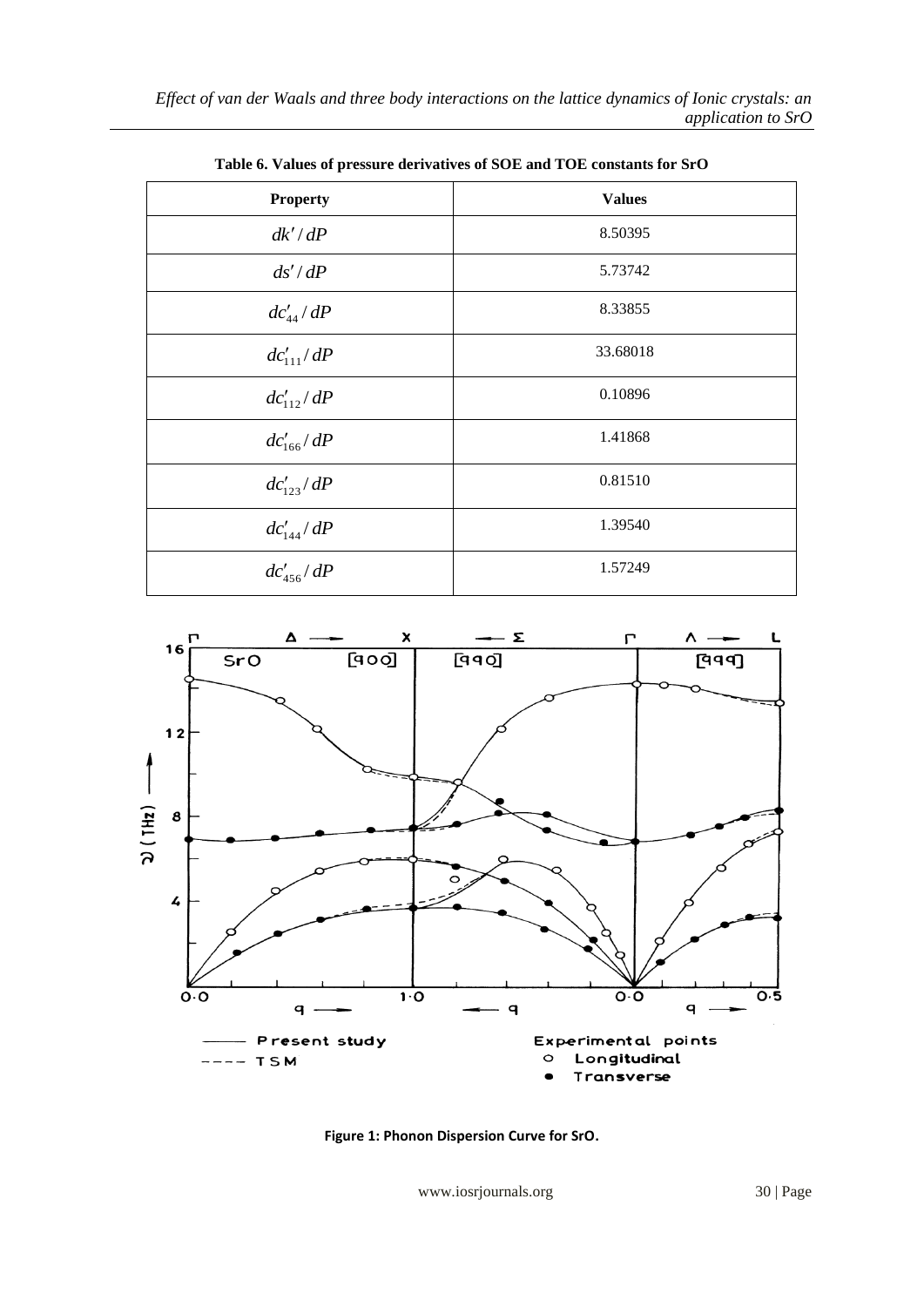







www.iosrjournals.org 31 | Page